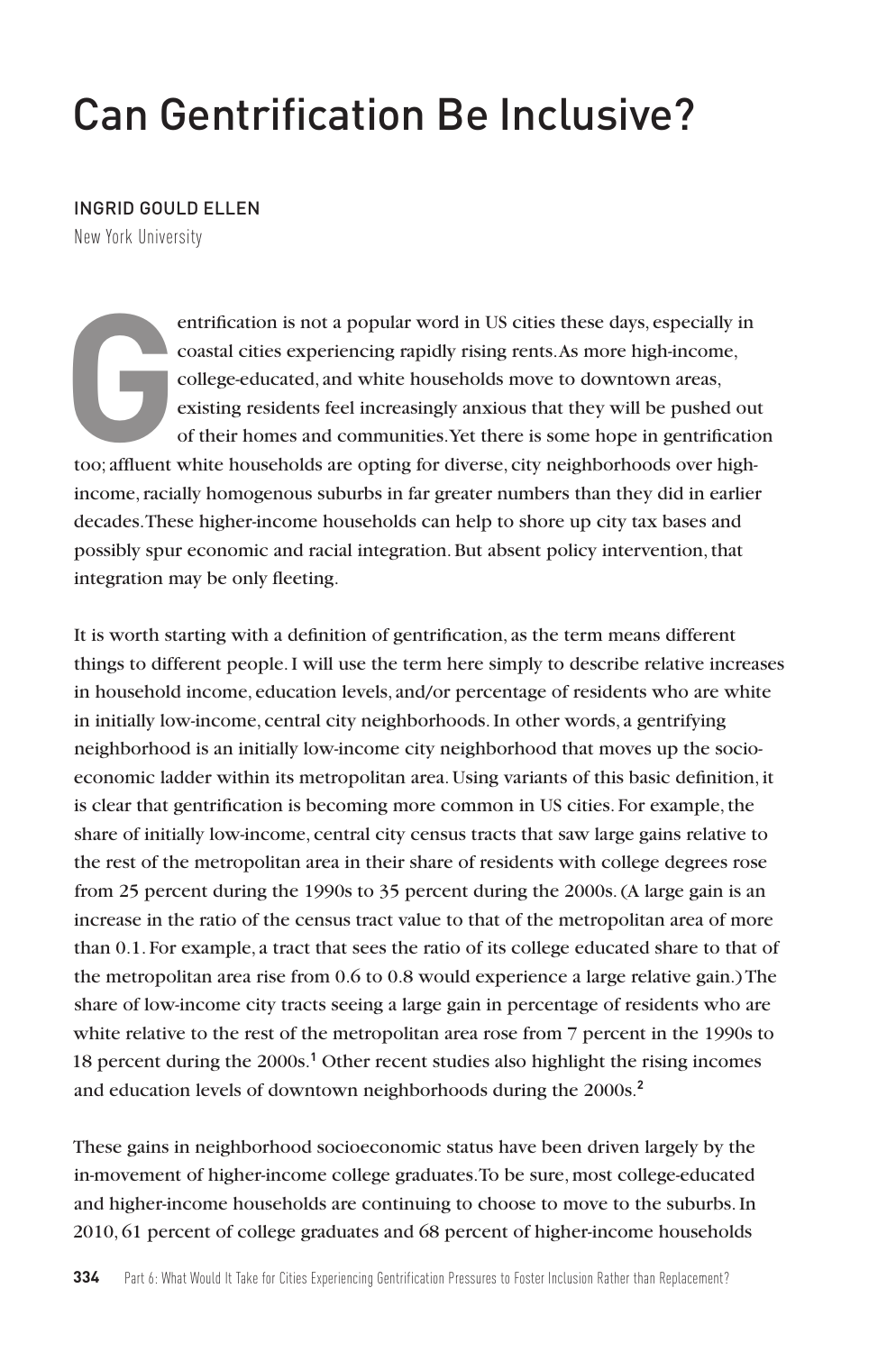(those with incomes above the median in their metro area) who had moved in the past year chose homes in the suburbs.**<sup>3</sup>**

But as compared to recent decades, a larger proportion of higher-status households are now opting for cities, and for low-income and majority-minority neighborhoods within those cities. While their choices enhance integration in the short-term, the concern is that higher-income and college-educated households are bidding up housing prices and rents and displacing existing residents. There is clear evidence that prices and rents are rising in the low-income neighborhoods that are attracting higher-income in-movers. Consider that between 2000 and 2014, initially low-income central city census tracts that experienced large relative gains in income experienced a 42 percent increase in rents on average. By contrast, the initially low-income, central city tracts that did not see large gains in income between 2000 and 2014 saw more modest rent increases of 17 percent.

There is less consensus among researchers that higher-income entry is pushing out existing households. In fact, most of the papers on the topic have found scant evidence that gentrification fuels displacement.**<sup>4</sup>** These null findings are something of a puzzle as well as a frustration to many practitioners who are certain that they are witnessing lowand moderate-income households being displaced in their communities.

So why the disconnect between research and practice? To some degree, it's explained by the fact that low-income households tend to live in unstable housing conditions, regardless of the neighborhood where they live. In 2014, over 70 percent of renters with incomes under \$15,000 paid more than half of their income in rent,<sup>5</sup> and as Matthew Desmond's *Evicted* so powerfully shows, they experience enormous instability in the private market, even when there is no sign of gentrification.

It's also possible that the studies have simply failed to capture the phenomenon because of poor measures and/or inappropriate timing. One shortcoming of existing analyses is that they have typically used residential mobility rates to capture displacement. But mobility does not necessarily equal displacement; many residential moves are voluntary and take people to better neighborhoods and homes. Displacement connotes involuntary moves that may force households to settle for inferior homes and communities. A recent study, which was able to identify the destinations of movers in Philadelphia, finds that disadvantaged residents who live in neighborhoods that gentrify are no more likely to leave their homes than other disadvantaged residents, but when they leave, they are more likely to move to a lower-income neighborhood, suggesting that these moves are less likely to be affirmative choices.**6**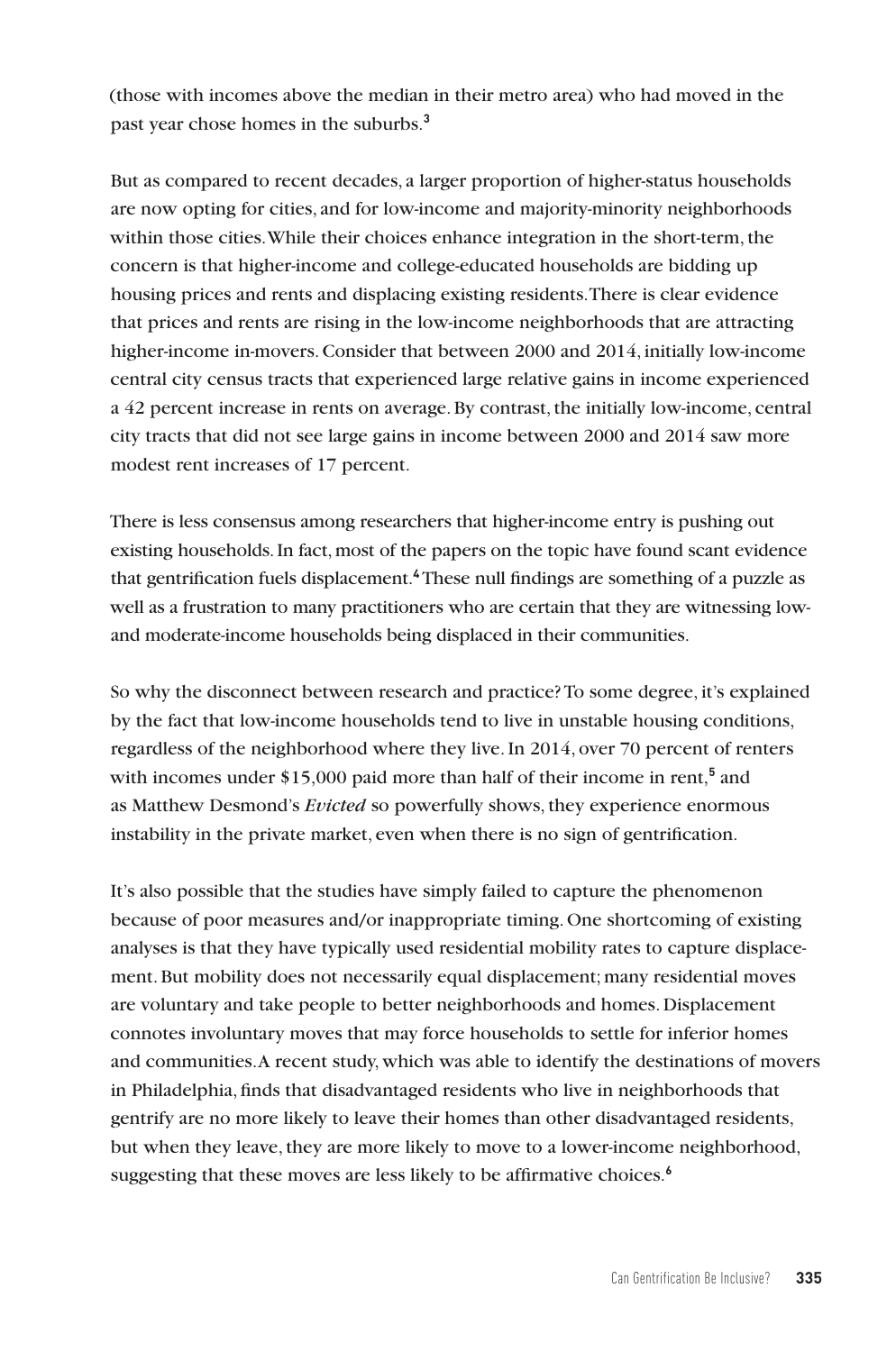Another issue is that most of the existing papers on displacement focus not on the present but on the 1980s and 1990s. During these earlier decades, the gentrification that took place involved higher-income households moving into neighborhoods that had been decimated by population losses during the 1970s. Consider that the neighborhoods that gentrified between 1990 and 2010 in New York City had lost 26 percent of their population during the 1970s (while the population citywide shrunk by 10 percent). Thus, as higher-income and college-educated households moved into these neighborhoods in the 1990s, high vacancy rates meant that the neighborhoods could accommodate additional residents without directly displacing existing residents or even putting much upward pressure on prices and rents. As the population in central neighborhoods has continued to grow, housing markets have been growing tighter and thus the risk of displacement has likely become higher.

Finally, even if residents are not directly displaced, the rising rents mean that lowerincome households, absent subsidies, will likely find it increasingly difficult to move in and remain in gentrifying neighborhoods over time. Research has yet to answer the question of whether gentrifying neighborhoods are able to remain stably integrated over time. In the long-run, do cities experiencing greater gentrification pressures end up with more economically or racially integrated neighborhoods?

While the answer to this question is unclear, it seems likely that policy interventions will be needed to cement integration, at least in some neighborhoods where gentrification pressures are particularly strong. Most policy discussions surrounding gentrification center on efforts to protect individual residents at risk of displacement through legal representation or tenant-based vouchers. Yet while these efforts can be critical in helping individual tenants, they will do little over the longer run to preserve economic diversity, which is shaped much more by the composition of people moving into a neighborhood than by the pattern of exits.

So what can policymakers and community organizations do to secure long-run economic diversity and help make gentrifying neighborhoods more inclusive, or more welcoming to households earning a range of incomes? There are no easy answers, but one relatively simple, if potentially expensive, response is to preserve the substantial stock of affordable housing that already exists in gentrifying areas. Consider the case of New York City, where 12 percent of housing units in gentrifying areas of the city are public housing units and roughly another quarter are privately-owned subsidized housing. If preserved over time, these units can assure some level of economic mixing, and potentially racial mixing too. Preserving public housing is the most straightforward measure, though many public housing units need substantial infusions of capital.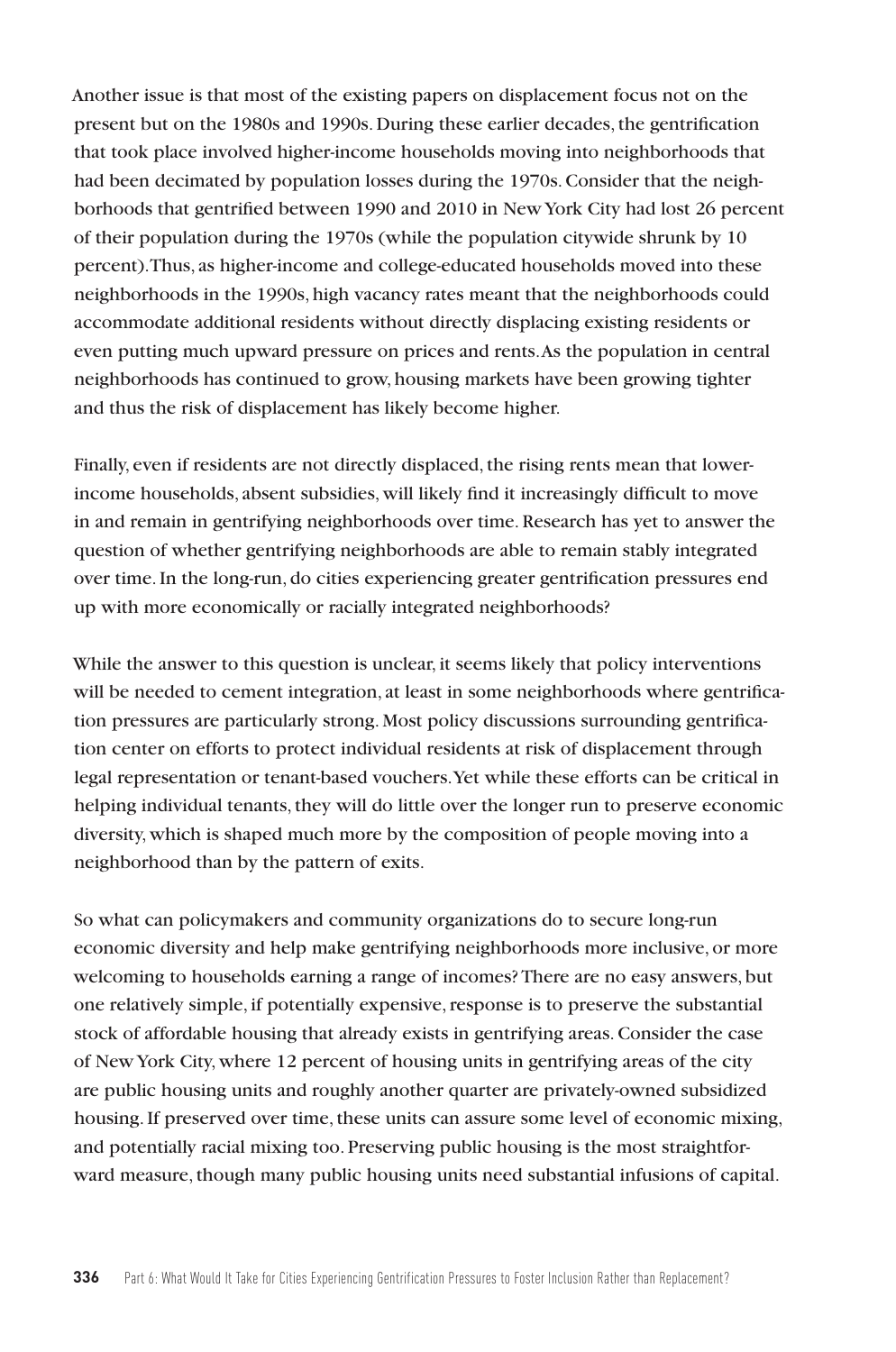Extending the subsidy agreements of privately owned subsidized housing is more challenging, especially in hot markets where owners demand substantial subsidies. Policymakers will need to decide how much they value integration as they confront trade-offs between preserving fewer units in gentrifying areas and more units in persistently poor areas. In some cities, this trade-off is large, while in others it is fairly modest. Ideally, local officials should negotiate extensions before markets heat up, but getting ahead of the market isn't easy.

Local policymakers can also try to entice owners of market-rate rental housing in gentrifying areas to keep rents affordable for some share of their units through offering property tax breaks or other incentives like low-interest renovation loans. But again, such carrots can be costly. As for sticks, local governments may be able to use their powers of code enforcement to gain leverage over landlords whose buildings need repairs and demand that they keep rents affordable.

In addition to preserving existing affordable units, cities might try to acquire and build new subsidized housing in gentrifying areas. This can be expensive given higher land costs, but where possible, policy makers can take advantage of city-owned land and lock in affordability over the longer run through deed restrictions, land leases, or community land trusts. Finally, another possibility is to harness the market through either mandating or incentivizing owners to include low-rent units in their buildings. In hot markets, developers will often willingly trade affordability restrictions in some set of units in exchange for additional density.

Finally, building truly inclusive and integrated communities may require more than just housing investments. It may take special efforts to knit a community together and ensure that all residents are able to enjoy a neighborhood's amenities and resources. Local community organizations are perhaps best equipped to break down the social, and sometimes physical, barriers that sometimes separate public and other subsidized housing residents from their neighbors and ensure that all residents in a community have a voice and gain from any new opportunities.**<sup>7</sup>**

In sum, gentrification offers the promise of inclusivity. But left to its own devices, the market is unlikely to deliver on that promise. To ensure longer-run integration, local leaders in partnership with community-based organizations can work hard to preserve existing affordable housing (through investing in public housing, extending affordability restrictions on privately owned units, and seeking opportunities to incentivize private owners to keep units affordable over time). Second, they can take advantage of publicly owned land and other opportunities to acquire and create new subsidized housing in neighborhoods experiencing market pressures. Third, they can harness the market to deliver affordable units through tools like inclusionary zoning. Finally, they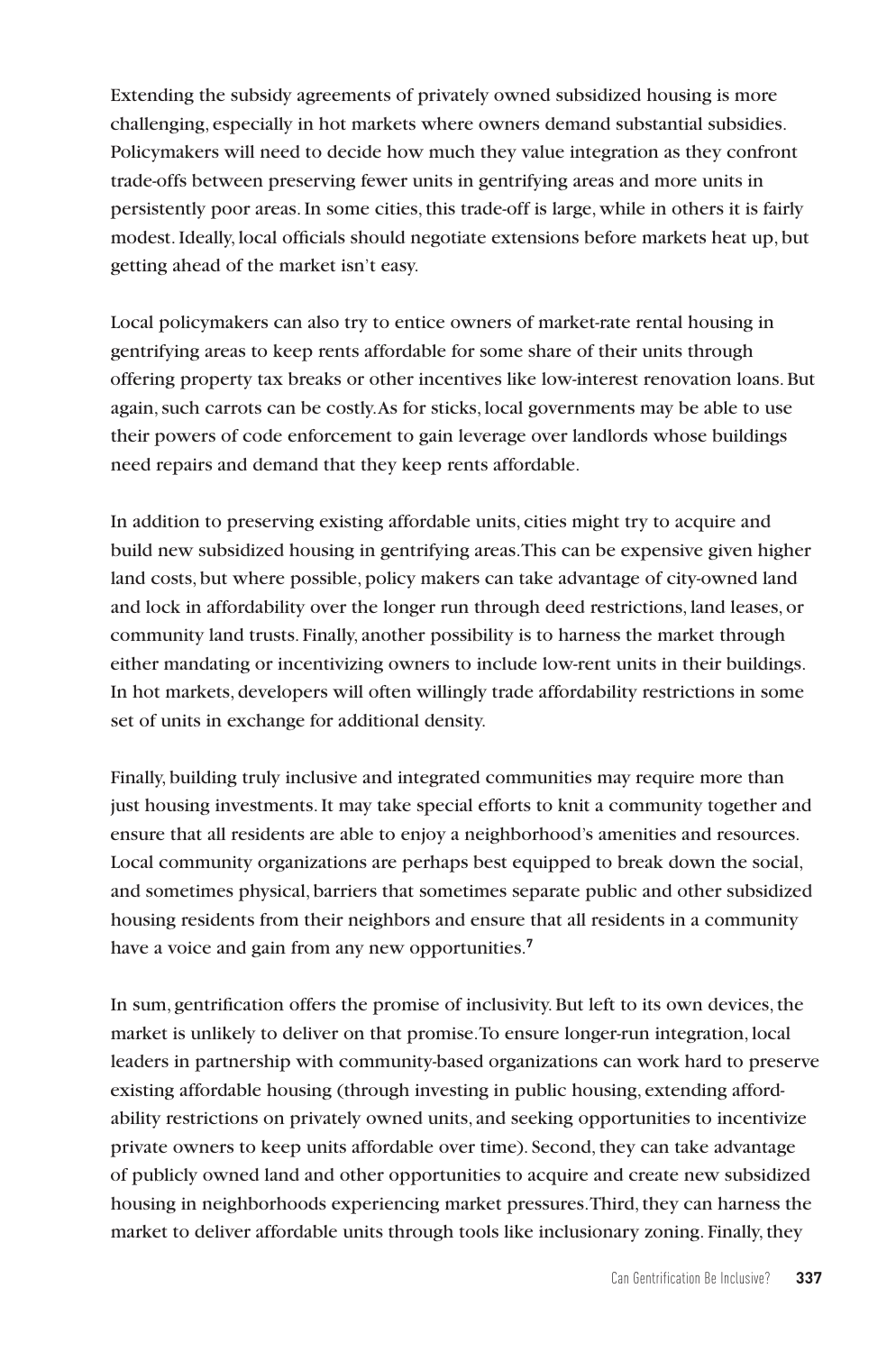can work with local community groups to help low- and moderate- income residents make the most of any growing opportunities arising in gentrifying neighborhoods. Of course none of this is easy, and none of this is cheap. Some deals will simply be too expensive, but city and community leaders who wish to make gentrification more inclusive should be vigilant in searching for opportunities. And meanwhile, researchers should be on the lookout for opportunities to build our understanding of the costs and benefits of different strategies.

## **Bibliography**

- Baum-Snow, Nathaniel, and Daniel Hartley. 2015. "Gentrification and Changes in the Spatial Structure of Labor Demand." Working Paper.
- Chetty, Raj, Nathaniel Hendren, and Lawrence F. Katz. 2016. "The Effects of Exposure to Better Neighborhoods on Children: New Evidence from the Moving to Opportunity Experiment."*American Economic Review* 106, no. 4: 855–902.
- Couture, Victor, and Jessie Handbury. 2017. "Urban Revival in America, 2000 to 2010." Working Paper. https://bfi.uchicago.edu/sites/default/files/research/3\_ CoutureHandbury\_UrbanRevival\_Paper\_Chicago.pdf
- Dastrup, Samuel, and Ingrid Gould Ellen. 2016. "Linking Residents to Opportunity: Gentrification and Public Housing."*Cityscape* 18, no. 3: 87–107.
- Desmond, Matthew. 2016. *Evicted: Poverty and Profit in the American City.* New York: Crown.

Ding, Lei, Jackelyn Hwang, and Eileen Divringi. 2016. "Gentrification and Residential Mobility in Philadelphia."*Regional Science and Urban Economics* 61: 38–51.

- Edlund, Lena, Cecilia Machado, and Maria Micaela Sviatschi. 2015."Bright Minds, Big Rent: Gentrification and the Rising Returns to Skill." Working Paper no. w21729. Cambridge, MA: National Bureau of Economic Research.
- Ellen, Ingrid Gould, and Lei Ding. 2016. "Gentrification: Advancing Our Understanding of Gentrification."*Cityscape* 18, no. 3: 3–8.
- Ellen, Ingrid Gould, Keren Mertens Horn, and Davin Reed. 2016. "Has Falling Crime Invited Gentrification?" Unpublished Manuscript.
- Ellen, Ingrid Gould, and Katherine M. O'Regan. 2011. "How Low Income Neighborhoods Change: Entry, Exit, and Enhancement."*Regional Science and Urban Economics* 41, no. 2: 89–97.
- Hartley, Daniel. 2013. "Gentrification and Financial Health." Federal Reserve Bank of Cleveland. https://www.clevelandfed.org/newsroom-and-events/publications/ economic-trends/2013-economic-trends/et-20131106-gentrification-and-financialhealth.aspx (accessed February 22, 2017)
- Freeman, Lance. 2005. "Displacement or Succession? Residential Mobility in Gentrifying Neighborhoods."*Urban Affairs Review* 40, no. 4: 463–91.